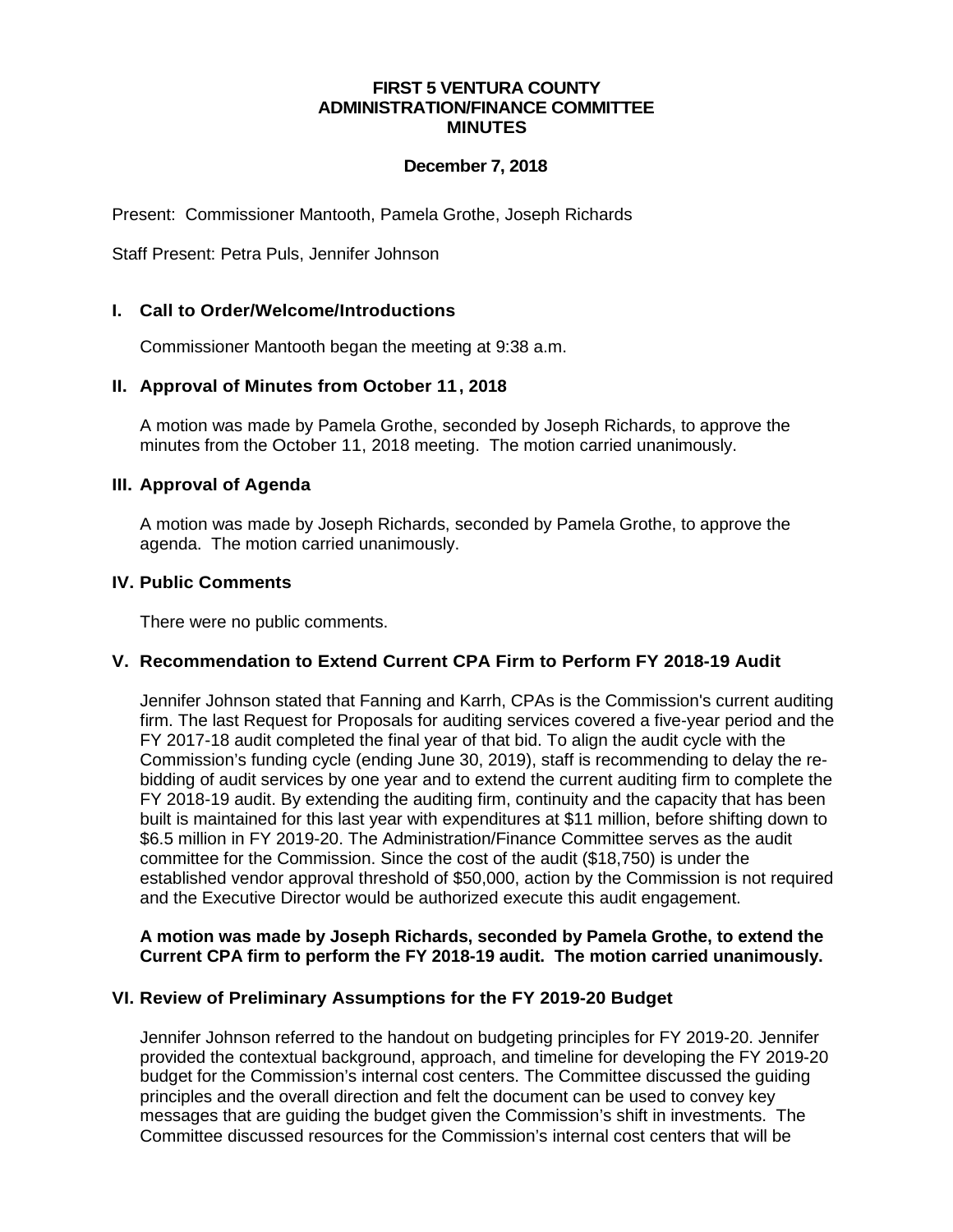First 5 Ventura County Administration and Finance December 7, 2018 Page 2 of 3

> needed to carry-out the shift in strategic priorities to systems-building efforts and maintain organizational viability to meet obligations and statutory requirements.

In January, staff will develop a proposed staffing pattern and the assumptions that will be used to prepare operating cost estimates for the Committee's review. This information will be used to prepare a recommended budget in February. This moves up the typical budget approval timeline from May to February so that we have sufficient notice for any changes. Commissioner Mantooth recommended that the Committee report on the preliminary budget work to the Commission in January, in addition to presenting the formal budget in February.

## **VII. Recommendation to Update Boilerplate Contract**

Jennifer Johnson referred to the handout on the proposed boilerplate contract changes. Jennifer stated that before the beginning of each new fiscal year, staff reviews the standard boilerplate contract for any updates to insurance requirements, opportunities to clarify language/streamline the boilerplate, and identification of any new provisions that may need to be added due to any issues encountered in the prior year. Jennifer stated that the boilerplate modifications were developed in consultation with the Commission's legal counsel. Jennifer explained the proposed changes, which include: 1) updating the attribution language to reflect the re-designed Neighborhoods for Learning Initiative; 2); submission of a statement of financial position when the contractor is not required to conduct and annual audit; and 3) implementing a provision for contractors to maintain an inventory of equipment and furniture purchased under the agreement. Additionally, staff is recommending the practice of multi-year contracting (that was implemented in FY 2016-17) be maintained, along with allowing funded partners to utilize unspent funds up until the end of their funding cycle. The Committee recommended a modification to the new provision that proposed submission of a financial statement and instead require submission of the IRS annual return for tax-exempt organizations. This way we are building on reports (e.g., Form 990) that already exist and it does not require additional resources to prepare. The Committee also discussed the new provision related to inventory and it was agreed to remove "supplies". Instead, the amount of supplies a contractor has on hand at termination will be evaluated and addressed as part of our contract close-out procedures. Staff will draft the revisions and if there are no concerns with the proposed edits, staff will move this at Thursday's Commission meeting. However, if there is a desire to have further discussion, this item will be postponed to January.

**A motion was made by Pamela Grothe, seconded by Joseph Richards, to revise the contract boilerplate with the changes discussed (provided there are no concerns with the edits) and to continue multi-year contracting and use of unspent funds. The motion carried unanimously.**

## **VIII.Update on Implementation Plan for Year 4 and 5 of the Strategic Plan & Consideration of Strategies to Facilitate NfL Transition**

Petra Puls provided an in-depth update on the transition work for FY 2019-21 that has occurred to date and activities that are upcoming. She reviewed potential strategies that would facilitate the transition to the redesigned NfL Initiative. It is proposed that these activities would be funded through available unspent funds. The Committee agreed that staff would work on a proposal to bring back to the Committee.